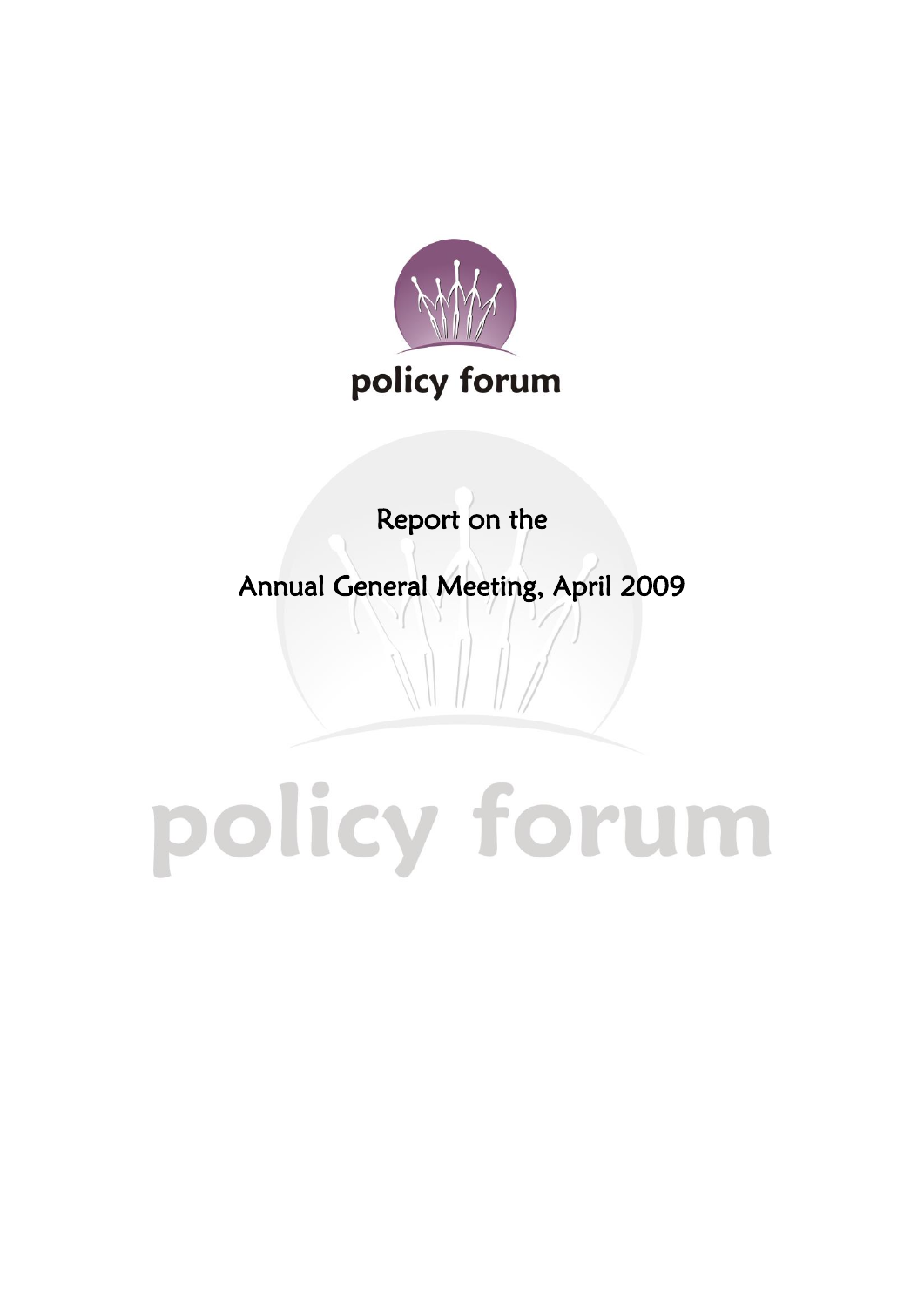## **Day 1 – Pre-AGM Activities**

The Policy Forum Annual General Meeting was held on the  $2^{nd}$  and  $3^{rd}$  of April of 2009 at the White Sands Hotel in Dar es Salaam. Representatives from over 60 member organisations attended, all of whom were welcomed by the outgoing Policy Forum Chairman, Mr. Hebron Mwakagenda. The meeting began by a round of introduction from all the participants, both from new and old PF member organisations.

The first day of the AGM was for orientation to introduce PF to new members and explain to them what the network is doing, including showcasing our main activities. The new member organisations, who were attending the PF AGM for the first time, were:

- MBOZI ILEJE AND ISANGATI CONSORTIUM[MIICO]-MBEYA
- MANYARA REGION CIVIL SOCIETYORGANAISATION NETWORK[MACSNET]- MANYARA
- FORUM FOR GRASSROOT ORGANAISATION TANZANIA [FOGOTA]
- TANZANIA ASSOCIATION OF WOMEN LEADERS IN AGRICULTUREAND ENVIRONMENTAL[TAWLAE]
- UNION OF NON GOVERMENTAL ORGANAISATION[UNGO]-MOROGORO
- MWANZA PRESS CLUB[MPC]-MWANZA
- COMMUNITY FOR ALLICODEFA1
- MBEYA YOUTH DEVELOPMENT OGANAISATION[MYDO]

Mr. Hebron Mwakagenda also introduced the new coordinator of Policy Forum as Semkae Kilonzo.

### **Presentation: An overview of Policy Forum for new members**

The orientation session began by Semkae Kilonzo giving a presentation on PF's emergence in the civil society realm. The presentation, entitled 'A look at Policy Forum's past 5 years', outlined PF's main focal areas which are Local Governance, Public money and Active citizen's voice. He also provided a picture of PF's governance structure and summarised the network's four main objectives which are:

- Independent and bottom up analysis for effective advocacy
- More informed public Debates on policy issues
- Enhanced capability of CSOs to influence national and local policy processes and
- Strategic and selective policy engagement for positive change.

Mr. Kilonzo mentioned PF's main challenges are as:

- How to better support participation of NGOs not based in Dar es Salaam in influencing national policies
- How to improve participation by & information sharing with PF members.
- How to improve information sharing mechanism with PF members.

He said that PF's main successes include:

- Information sharing among NGOs
- coordinated approach to participation in policy processes
- broader and deeper CSO understanding in policy making processes and
- Increased space for quality of civil society participation in the policy dialogue.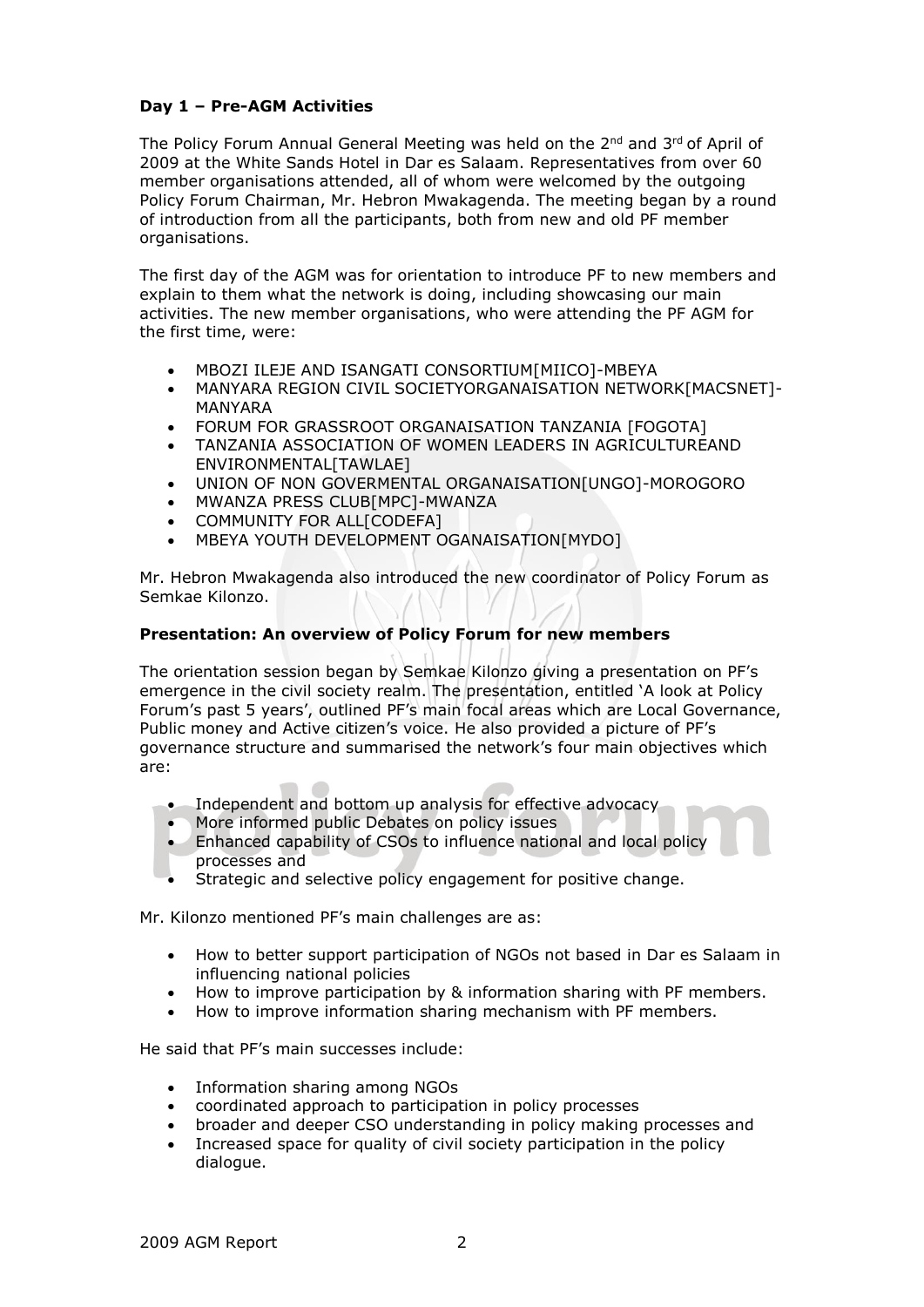Kilonzo then welcomed participants for a plenary discussion. A participant raised the issue of coverage of PF in terms of its collaboration with regional networks. He felt that PF should have links with networks in each region so as to have wider coverage nationally. The presenter said that in 2008 PF had established links with two partner networks (Mwanza Policy Initiative and Kibaha Network of CSOs) and was planning to add two more in 2009. He however cautioned that success is not usually achieved overnight and impact in the advocacy that we do will be seen overtime. PF was also asked to find out more about what each of its member does so that it can share more relevant information. The Coordinator said PF will take up this challenge and has in fact begun doing so by planning to have visits to member organisations. He also requested members to also share with PF Secretariat and the rest of the network what they do and are planning so that everyone is kept abreast of developments within Policy Forum.

## **Presentation: Social Accountability Monitoring (SAM)**

Later, there was a presentation by Mr. Albanie Marcossy, the manager for Social Accountability Monitoring (SAM) on the Mwanza City Council case study. He said that Social Accountability Monitoring in Mwanza city started in July 2008 after Policy Forum and Mwanza Policy Initiative (MPI) reached an agreement to work together on this activity. Implementation began after the formulation of 13 members from the city. MPI collected information from the city from  $1<sup>st</sup>$  to  $18<sup>th</sup>$  of August. Some of the findings are:

- The information that was found is incomplete
- The useful information is kept as a secret
- The little information that was obtained shows the misuse of the money and unaccountability of the city council.
- They were left with question than the little information obtained.
- Among Tshs 12.303 billion collected by Mwanza City Council, Tshs 502 million comes from revenue collected from the Mwaloni fish market 3%
- At least 28% of the revenues of Mwanza City Council are estimated to come from the internal Revenues of the city council itself.
- Among those at least 13% is thought to come from the collection of tax and fees from the Mwaloni Fish market.
- Mwanza City Council has planned to use more of its resources on developing Leaders & Executive of the council, instead of giving priorities to citizen need and interest.

*NOTE:* The information that was presented was based on the 35% of the information available.

Mr. Marcossy's presentation was followed by a video showing SAM deliberations in Mwanza which involved Mwanza Councillors, Policy Forum and Mwanza Policy Initiative. The video presentation was a depiction of Mwanza councillors responding to the findings of the preliminary SAM report.

*Discussion:* Participants requested that after the presentation to the city councillors, we should go further and make the city council accountable for its actions, make citizens more aware of these results, train councillors on the budget process, and intensify capacity building for CSOs.

Albanie Marcossy also noted that so far, 13 people have gone for SAM training in South Africa, and the process is ongoing as part of building the capacity of CSOs. He also said that there were organisations such as the Foundation For Civil Society which were interested in supporting NGOs that would like to work on SAM. This, he said, would help upscale SAM to other regions. He added that journalists also attend SAM meetings and they usually report on the issue.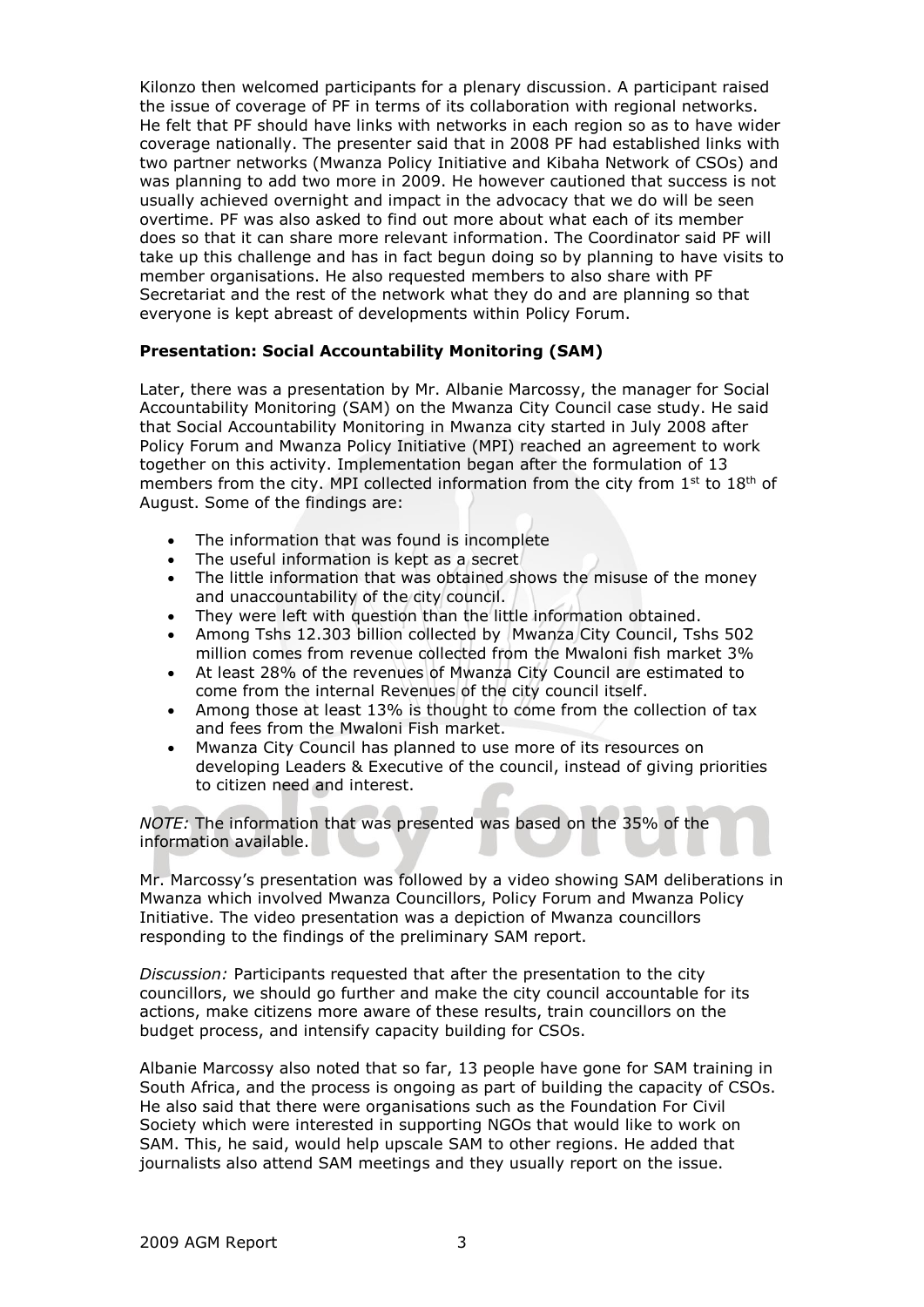### **Presentation: Voters' education in preparation for the 2009 Local Government Elections**

After the SAM presentation, Mr. Hebron Mwakagenda, the outgoing PF Chairman presented on the PF's Local Government Working Group's participation in voter education. He said that:

- Voter education is education or training that is targeted to a person who has registered himself /herself as a voter in the specified election
- Voter education is education /training that is targeted to a person who has fulfilled his/ her responsibility to register as the voter in the said election.
- It is a special education that aims at educating and sensitizing a voter to go to the polling station and vote on the day of election.
- Based on the importance of the type of education, it needs to be provided by independent organizations that have no alliance to any of the parties participating in the elections.

He then outlined aspects of the Morogoro Agreement on Local Government Elections for October 2009:

- There will be a campaign of 7 days
- There will be special ballot boxes
- Registration shall be conducted 21 days prior to election
- Eligible age for election candidacy is 21
- Education for elections candidate should be conducted by other government employees and not by village executive officers (village /mitaa/ward/executive officers)
- There should be special ballot papers
- TAMISEMI should continue being in charge of Local Government elections in 2009 but by the 2015 National election, these elections should be overseen by NEC.
- It was agreed that the government should give civic
- The government has to set aside enough money for Local Government elections (in 2009/2010 financial year, Tshs 9 billion has been set to serve the purpose.

## **Presentation: Pilika Pilika Radio Soap Opera**

During the afternoon session, there was a presentation on Pilika Pilika, the radio Soap Opera that carries governance messages in its storylines, and a programme that PF sponsors. MEDIAE LTD (Media for Education and Development), the producers of the show introduced an independent research company (Research Solutions) who made a presentation on the impact of the radio show. The presentation was accompanied by a drama show to give a picture of how the producers use art to promote good governance. Some facts from the presentation:

- TBC, on of the stations that Pilika Pilika broadcasts, leads in all areas apart from Iringa, where Uplands leads by 37.6%, followed by Radio Free Africa with 24.7% receivership and TBC is 3rd with 20.0%.
- Other Radio stations that recorded a receivership of 2.5% to 0.1% overall in various areas are: Radio Ukweli, East Africa Fm, Radio 5 Fm (Arusha), Kiss, Kilimanjaro, Pride, Peace, Maria, Uzima, Uhuru, Mwangaza, Mozambique, Country Radio, Ebony, Kibla, Ten, Radio and Imani.
- Radio dramas are very popular more so in the rural areas. A total of 953 respondents were contacted for the study. Out of the 953 respondents, 440 of them listen to radio dramas; and 426 of them are aware of Pilika Pilika radio drama.
- Radio drama listeners account for 46% of total contacts made in the field.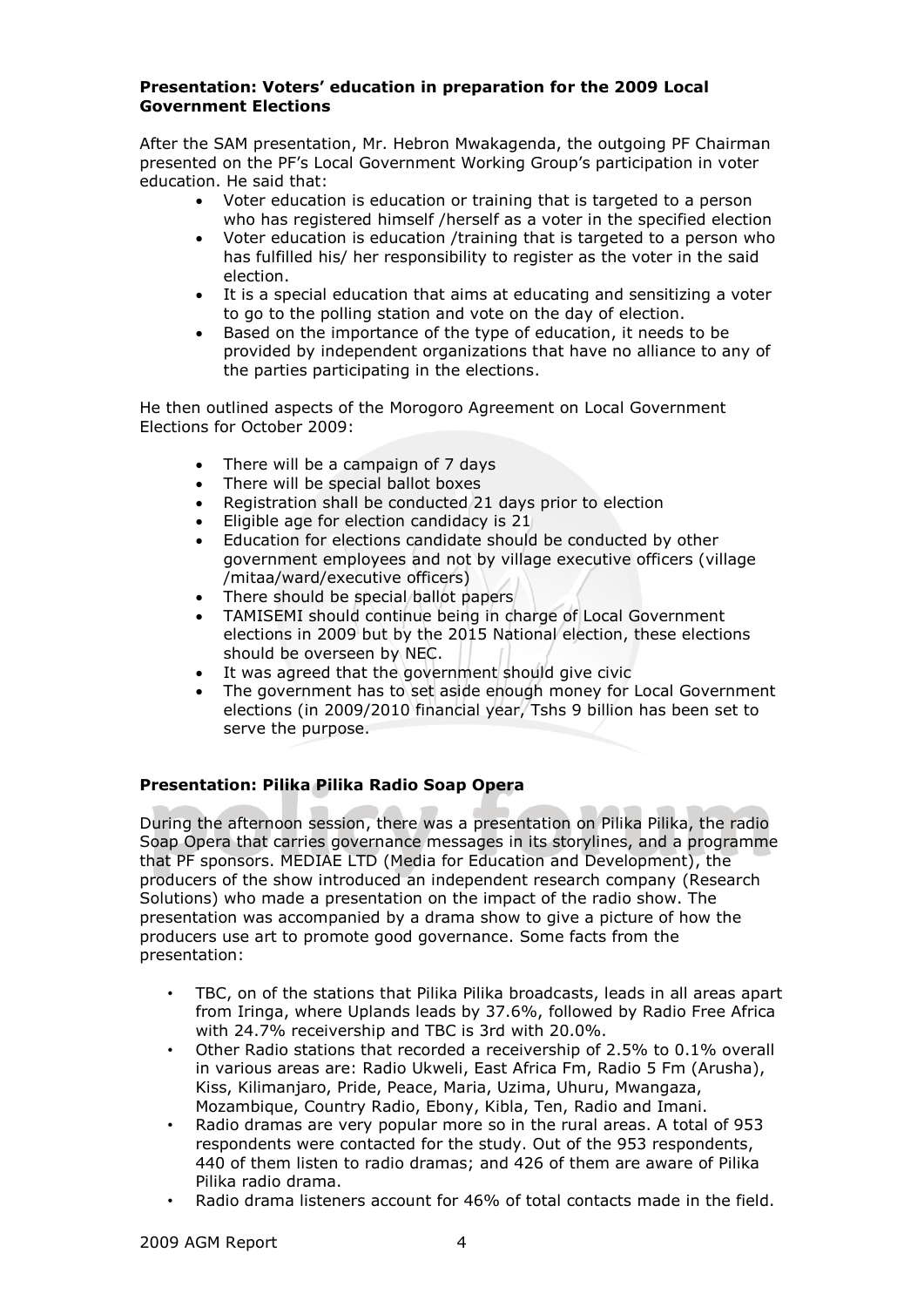- Awareness of Pilika Pilika: 44.7% of total respondents interviewed are aware of Pilika Pilika Radio Drama; A total of 953 respondents were contacted during the study; 57.9% of the respondents became aware of Pilika Pilika radio Programme through the radio.
- Listenership Of Pilika Pilika: Respondents frequently listen to Pilika Pilika with 45.6% of the respondents having listened a few days ago
- Relevance of Pilika Pilika: 94.8% of the respondents feel that Pilika Pilika addresses grassroots issues and ideas that are indigenous and relevant to Tanzanians.

Discussion: Participants said that local radio station (community-based) need to be given a copy of the play for more wider listenership. One participant commented that people might be listening to TBC1 but are not necessarily listening to session Pilika Pilika.

## **DAY 2 – Main AGM**

The day began with an introduction of the participants and official declaration of opening and adoption of the agenda. Mrs. Zuki Mikyo from REPOA was appointed by the participants to chair for the day.

## **PF AGM Report 2008**

The PF Coordinator presented to members the last AGM resolutions which there were six resolutions, those are:-

- 1. The Annual Report for 2007 was adopted by Policy Forum Members.
- 2. Audited accounts for 2007 approved on condition that the corrections on page 17 are made and that a signed and final version is received and circulated to members.
- 3. Grant Thornton will continue as Policy Forum's auditor for the year 2008.
- 4. The Strategic Plan for 2008  $-$  2010 and 2008 Annual Plan was then unanimously passed by the PF members.
- 5. It was decided that both the remaining positions be filled next coming PF monthly meeting.
- 6. It was agreed on renaming the Steering Committee to 'Board of Directors'.

## **Comments:-**

In the future, we need to show what the issue, what was done and the way forward after the resolution. (A matrix on matters arising and action taken should be reported).

## **Annual Report 2008**

The PF Coordinator presented the PF Annual Report (from January to December 2008). He began the presentation by giving the overall objective of what PF seek to achieve:-

- 1. Enhanced democratic, transparent and accountable governance and;
- 2. Improved quality of life for Tanzanians;
- 3. Effective protection for human rights;
- 4. Strengthening the capacity of NGOs to influence policy decisions relating to poverty reduction, equity and democratization

He also outlined four main Objectives:

- 1. To analyze and monitor the implications of policies and the resulting information used by civil society to improve their advocacy
- 2. Analysis and monitoring information produced by PF is widely disseminated to stakeholders in a manner that is accessible, interesting, relevant and useful to the intended target audience.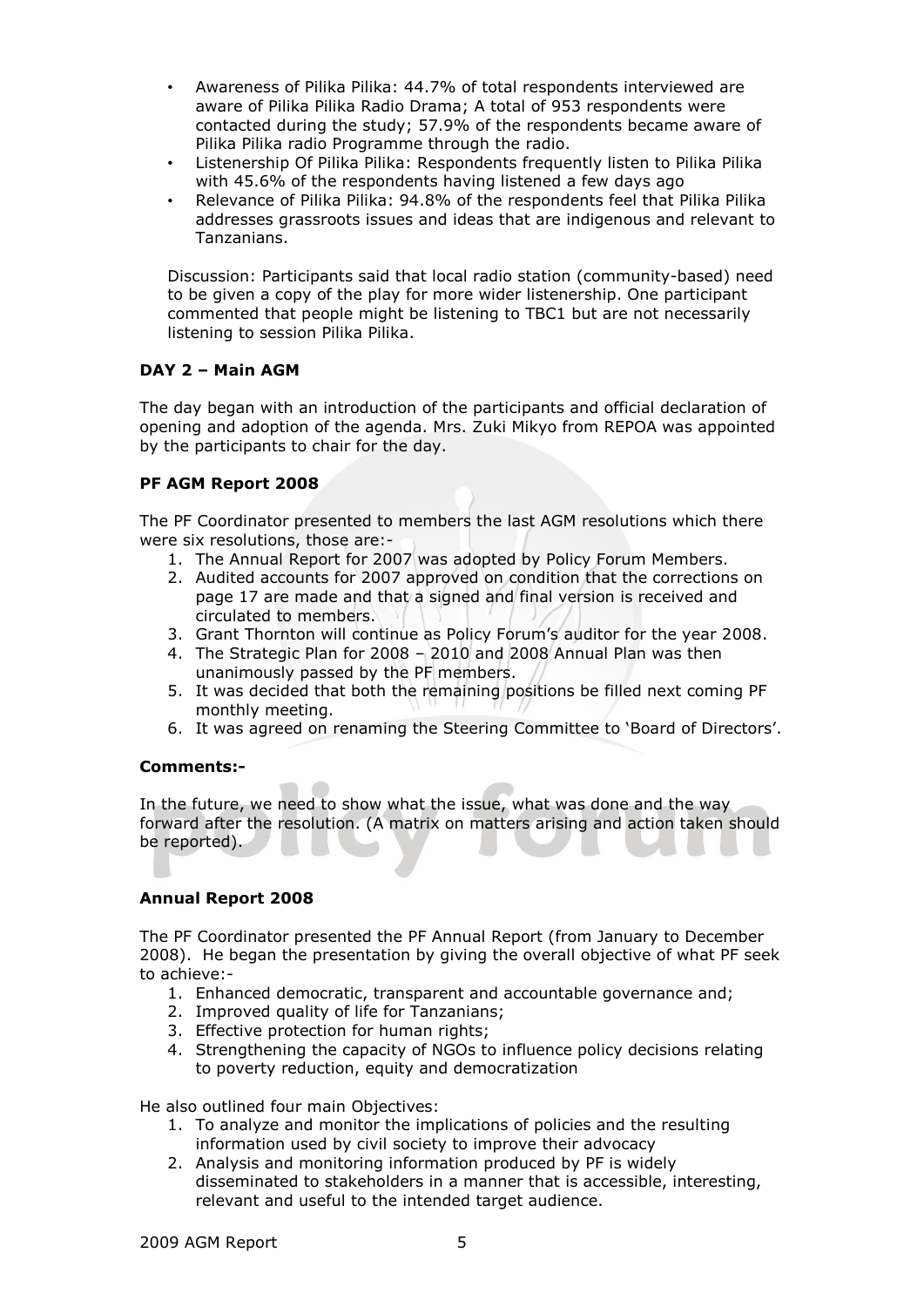- 3. To enhance the capability of CSOs to understand, to monitor, and to effectively engage with and influence national and local policy processes.
- 4. To participate as a network in national policy processes in a manner that is strategic in order to engage where impact is most likely to be achieved.

Some of the achievements for the year 2008 are:-

- 1. Analysis of CAG findings, public participation & LG accountability
- 2. BWG working with LGWG to strengthen budget & accountability monitoring at local level.
- 3. More channels of communications: Website up and running, SMS, weekly updates, info packs.
- 4. Radio Soap Opera with governance messages airing since the beginning of the year.
- 5. Social Accountability Monitoring: Partner networks selected (KNC & MPi); tools developed and monitoring finalised
- 6. More non-Dar based members have been involved (orientation, implementation, monitoring and evaluation of the work of Policy Forum)
- 7. PF engagement with Parliament
- 8. PF strengthened relationship with PMORALG -participation in development of LGRP3
- 9. Preparations for 2009 Local Government elections with PMORALG

Challenges:-

- 1. Patchy participation in working groups
- 2. Demand for SAM assistance has been greater than PF's ability to supply.
- 3. Pressure on staff time leaves inadequate time to document lessons
- 4. Demand often exceeds our ability to supply
- 5. Need to improve our use of outsourcing to ease pressure on internal staff
- 6. 64% of budget spent as of December 31 2008. This is due to: Delays in finalising donor contracts and Delayed activities (Spent 90% of the actual money available).

The lessons learnt included:-

- 1. Clearly articulated, realistic objectives that are well understood.
- 2. Coalition objectives help members to achieve objectives of their own organizations.
- 3. Effective orientation of new members.
- 4. Inclusive and facilitative leadership.
- 5. Clear and robust internal mechanisms for monitoring and accountability.
- 6. Effective information sharing (timely, relevant, accessible and interesting).

Comments:-

- Members' participation in the PF meeting has improved or not?
- Lets not fear to expand our network because that is the only way we can meet the demand
- Some time we get the same information frequently
- How do we manage as a network report to all donors with the same report as a lesson for members to learn
- How does the PF secretariat manage to make sure head of the organisation are one who attends the meeting
- What is the status of the resource centre
- We need to improve staff secretariat incentive as a way of retention
- What is the strategy to improve SAM professionals
- Is there any plan to conduct 7:30 BD outside DSM?

Response:-

 There is irregularity in members to participate in PF meetings which leads to counting participations, this is a challenge.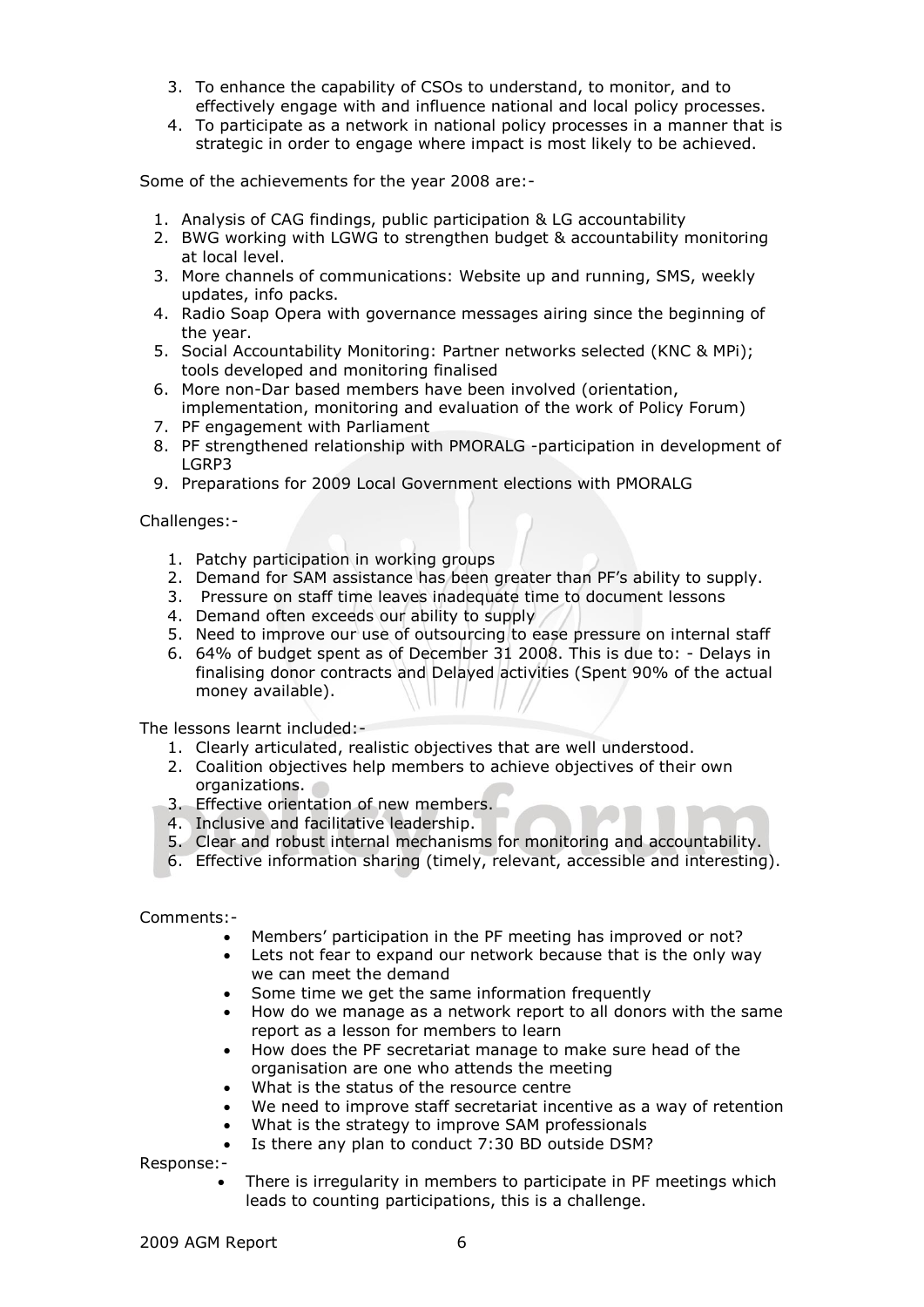- Due to staffs limitation at the secretariat we will be outsourcing some activities to consultant so as to meet the demands of the network
- On donors' contribution and donation, we have fundraising strategies like core funding and same report to all donors which make the life easy and we normally have a joint *MOU* meeting with all donors before the fundraising.
- Where applicable regarding the fund availability we have improved the staff welfare and incentive to our staff and whenever there are overtime staffs is eligible to take a day off.
- We did not intend to merge the two working groups but the strategies are to corroborate in some activities especially in budget issue and this happened in previous years.

**Resolution 1:** The Annual Report for 2008 was adopted by Policy Forum Members.

## **Adoption of Audited Accounts & Appointment of Auditors**

So as to enable members to approve PF's audited accounts, On behalf of the Board, the PF Coordinator and Admin and Finance Officer, presented the income and expenditure accounts. The Coordinator began by stating that the auditors were content with the international standards employed by PF in its financial reporting. However, he spotted a few errors on the report. The nationality of Andrew Williams of TNRF, a PF Board member, was listed as Tanzanian instead of British. The other issue was the recent change of Auditors' company name who are now known as Horwath Tanzania but on the report the text 'formerly Grant Thornton' was missing.

In the Management Letter, they said that the failure to get tax exemption was raised again this year. However, they explained that the application has been lodged with TRA.

He mentioned Donors and Members who contributed their donations for the year 2008 which were HIVOS, CIDA, EMBASSY OF FINLAND and GOOGLE.ORG. Members were ACTION AID, CONCERN TANZANIA and MS TANZANIA. He thanked members for their kindness and taking their responsibility as members to contribute to the network. He also encouraged other members to make their contribution so as to avoid too much dependence on donors.

Further more he gave the explanations on budget versus actual expenditure page:

- Activity 1.4 on public expenditure tracking project: the allocated money was not spent due to that the activity being incorporated into SAM project.
- Activity 3.3 on systematic documentation of advocacy experience: the money was not allocated to that activity as it is part of the SAM manager's work.
- Activity 4.1 on selective policy engagement: This activity shows overexpenditure. More activities were added after PF and Revenue Watch Institute agreed to increase the number of mining workshops for MPs. Since this is the relevant place to charge all costs associated with the activity, the Budget vs. Expenditure on that particular line shows overexpenditure.
- Activity 5.2 on annual report printing: the allocated money was meant for printing of the Annual Report book but photocopying was opted instead, hence no expenditure on that line.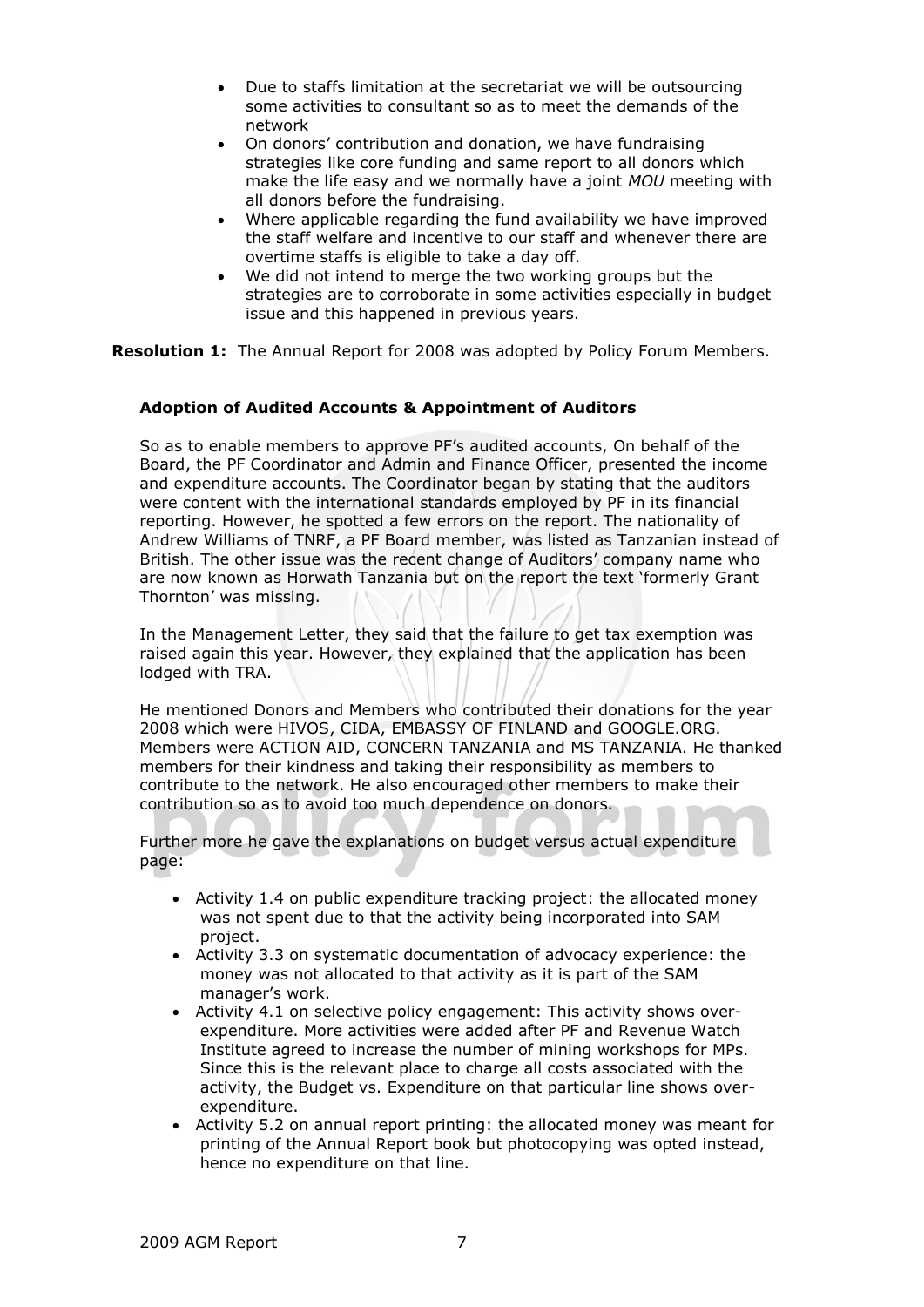With regards to the appointment of new auditors, the PF Coordinator explained that after getting the information from the big 5 auditing companies, he found that they were all too expensive for PF to afford (considering our limited funds). He therefore requested members to appoint Horwath Tanzania (formerly Grant Thornton) as auditors for the financial year ending  $31<sup>st</sup>$  of December 2009 while the Secretariat uses the interim period to shortlist auditors for selection at next AGM.

**Resolution 2:** Audited Accounts for 2008 were approved with no condition.

**Resolution 3:** Horwath Tanzania will continue as Policy Forum's auditor financial year ending  $31^{st}$  of December 2009 on the condition that during next AGM, the secretariat will come up with a shortlist and profiles from different auditing companies so as to enable members to make the appointment.

### **2009 Annual Plan**

Mr. Semkae Kilonzo said the area of priority for 2009 was based on the PF strategic plan for 2008-2010. The priority areas were:

- 1. More use of information from upcountry partner networks in the analyses.
- 2. Continue with the popularisation of policy documents (more relevant for advocacy at the time). Gets Resource Centre functioning, feedback mechanisms improved through all channels all year round (SMS, email, website, forms, verbal)
- 3. Continue with the inclusion of members based outside Dar; updating the orientation pack for new members and using the lessons learned for advocacy.
- 4. Continue to be selective in our policy engagement, our collaboration with local and international networks like TNRF, FCS, etc with the aim of learning from others, expanding knowledge gained within PF and to expand its network of partners.
- 5. Recruitment- needed staff recruited and contracted and taken through orientation, job plans in place, skills development requirements determined and new Coordinator determines the support required from Board

Concluding, he said that there will be expected challenges like random and patchy member participation. He said on this, the secretariat will see how it can be more relevant to its members including better understanding our membership.

#### *General comments from members*

- 1. As members we should not wait for the secretariat to invite us.
- 2. Why is the secretariat through its managers leading on the activities instead of members as it was previously?
- 3. We don't see any plan in 2009 for MKUKUTA II?
- 4. How does the secretariat monitor the activities of members?
- 5. We need to have an exhibition section for members during the AGM session.

### *Responds to the Comments*

- 1) The secretariat office is there to coordinate the activities of the network so as the managers they are just coordinating and not to running the activities. Also, previously leads were taken by selected members due to the fact that the secretariat had only two staff members (Gertrude and Amani).
- 2) The concept document for MKUKUTA II is not yet publicly available.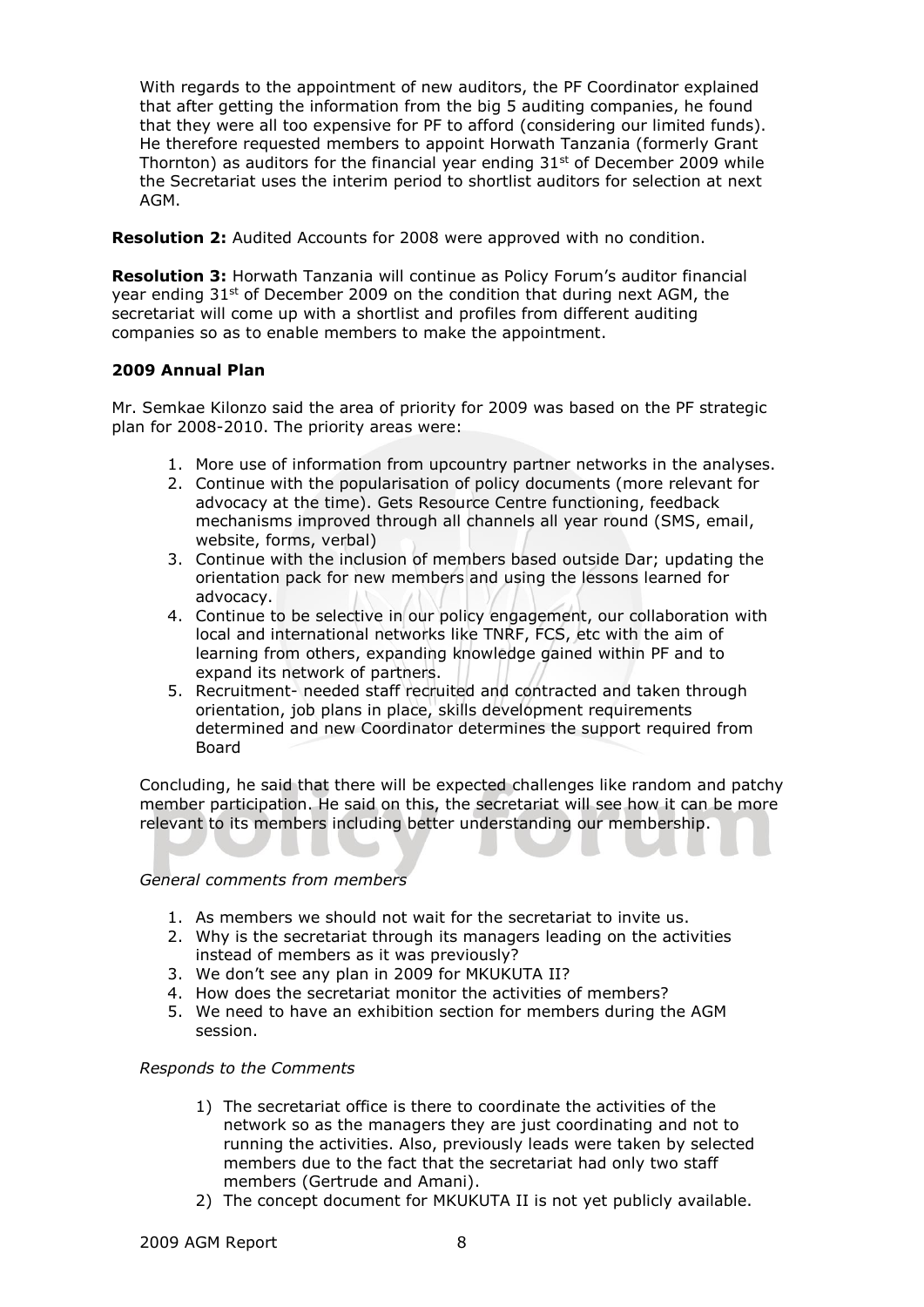- 3) On monitoring the members' activities, it's a challenge but we will make sure that at least we visit our members once a month.
- 4) The secretariat most of the time does share with us information. The challenge is most of our members are too busy to engage.

**Resolution 4:** 2009 Annual Plan was unanimously passed by the PF members.

#### **Confirmation of the Coordinator**

The Chairperson of the Board Mr. Hebron Mwakagenda again introduced Mr. Semkae Kilonzo as a new PF Coordinator by giving out the Board Resolution. He said that according to the MEMARTS, the PF coordinator shall be appointed by the Board and be subjected to confirmation by the AGM.

**Resolution 5:** Members endorsed the board appointment of the Coordinator. They were reminded though, that next time the Board needs to come up with some kind of profile of the candidate to be confirmed as well as the criteria the Board used to make the appointment.

#### **New Board Members Election**

The PF Board of directors had 4 vacancies to fill:

- Vacancy left by the outgoing chairperson, Mr. Hebron Mwakagenda (Dar slot).
- Vacancy left by TNRF (upcountry slot)
- Vacancy left by TACOSODE (Dar slot)
- 1 vacant slot which was not filled since last AGM

Those staying on were ACTIONAID Tanzania, CONCERN Tanzania and KULEANA (upcountry)

Before the casting of votes, 9 contenders for the new Board Members were presented to the AGM participants and each had to speak for a minute as part of introducing themselves and allowing members to consider their suitability. According to PF regulations, 7 members are required to occupy the Board Members. The contenders were:-

Vying for the Dar slots:

- 1. Samuel Mihayo ( Kibwegere)
- 2. Moses Kulaba ( AGENDA Participation 2000)
- 3. Fransisca Matay ( TAWIF)
- 4. Joseph Kisanji ( TEN/MET)

Vying for the upcountry slots

- 1. Israel Ilunde ( YPC)
- 2. Boniface Matiku ( TADESO)
- 3. Nemes Iriya ( KCS Forum)- represented by Alais Nangoro
- 4. Felician Casimir Lyimo ( HEMFA)
- 5. Abdiel Mola ( FAWACM)

After the casting of the vote, Moses Kulaba, Fransisca Matay and Joseph Kisanji (Dar-based members) and Israel Ilunde (upcountry member) were nominated as new Board Members.

**Resolution 5:** As Moses Kulaba, Fransisca Matay and Joseph Kisanji and Israel Ilunde were declared new Board Members. It was decided that new Board Members shall meet soon after the AGM to elect the Chairperson and Vice Chairperson.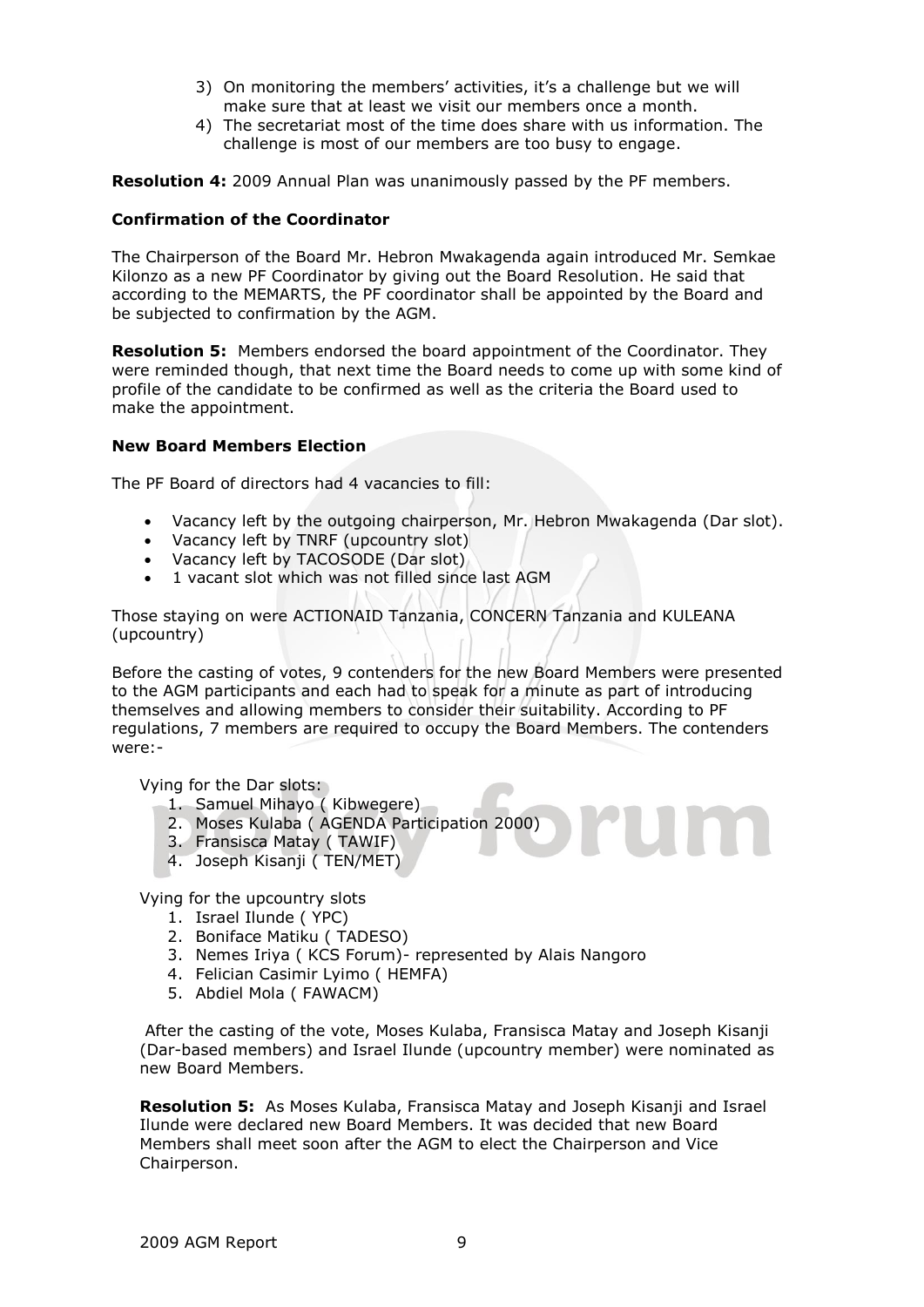## **AGM Evaluation**

Thereafter, evaluation and feedback forms were distributed. The following are the results of the assessment by the participants on how the AGM was organised:

*1. Generally how was the 2009 AGM?*



*2. If you attended the pre-AGM activities of Thursday, how would you rate it?*



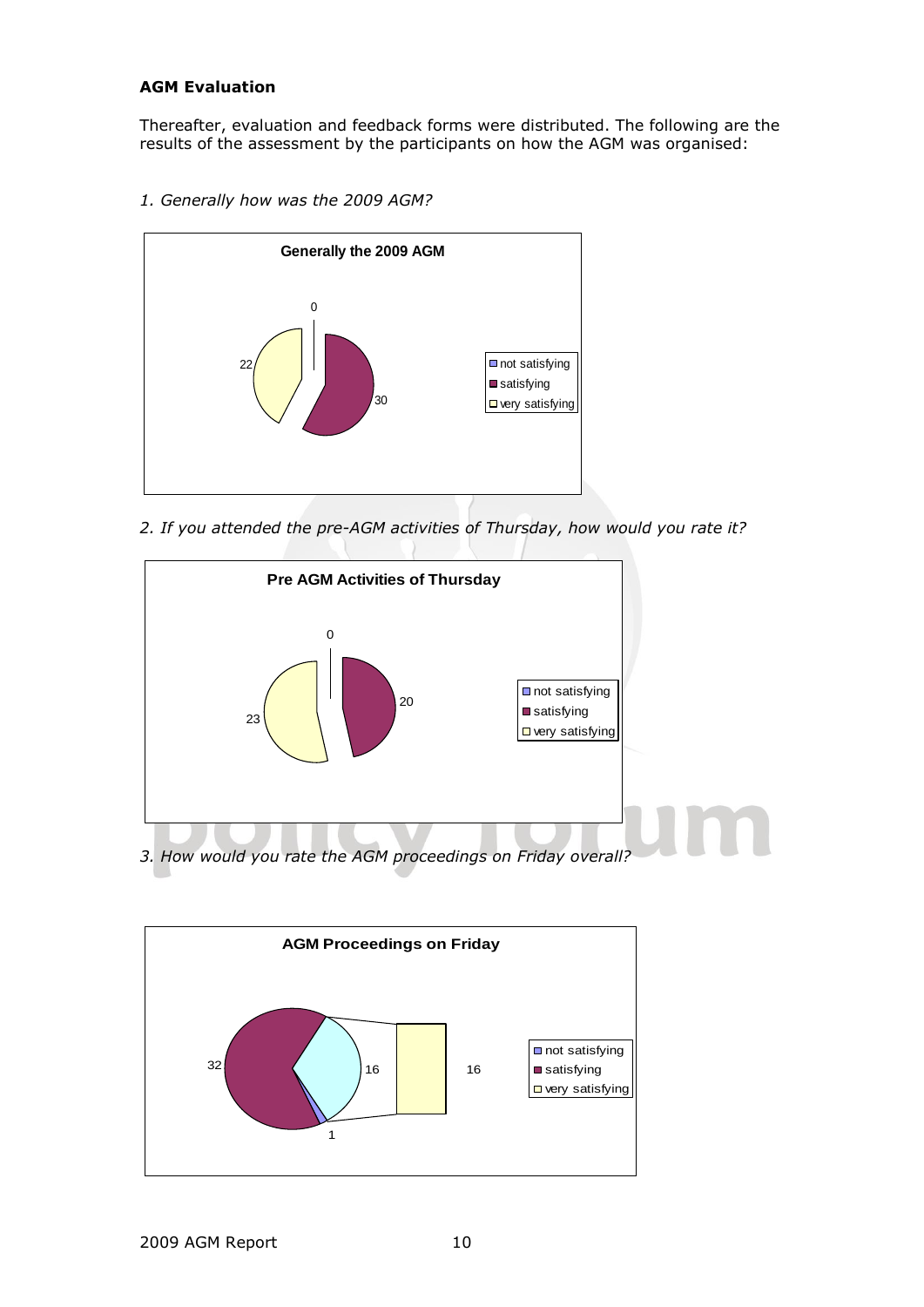

*4. How did you find the resource materials provided during the AGM?*

*5. How did you find out about the AGM?*



*6. How did you find the process of refunding for travel costs and provision of per diems?*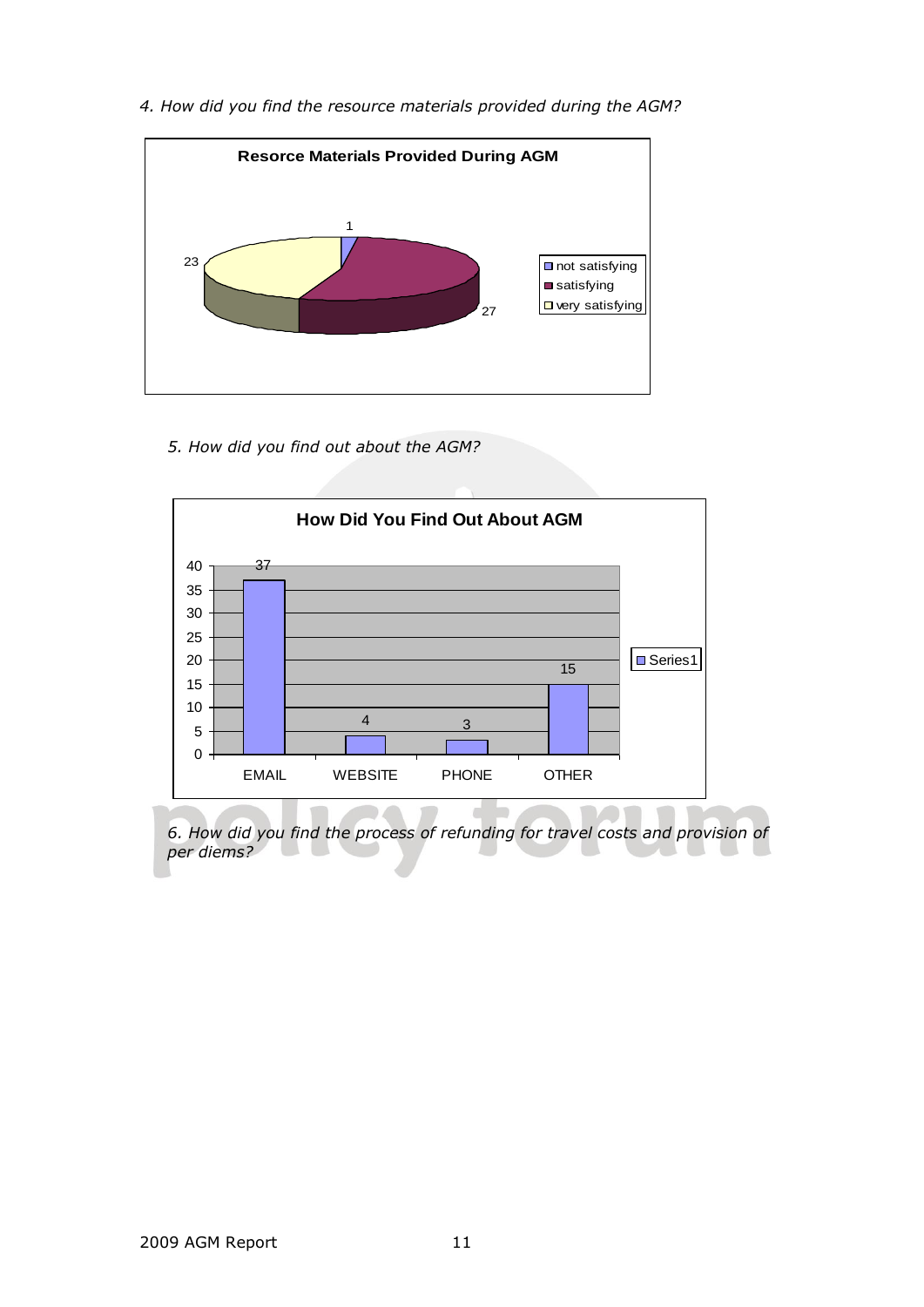

*7. How did you find the venue?*



*8. How did you find the food provided?*

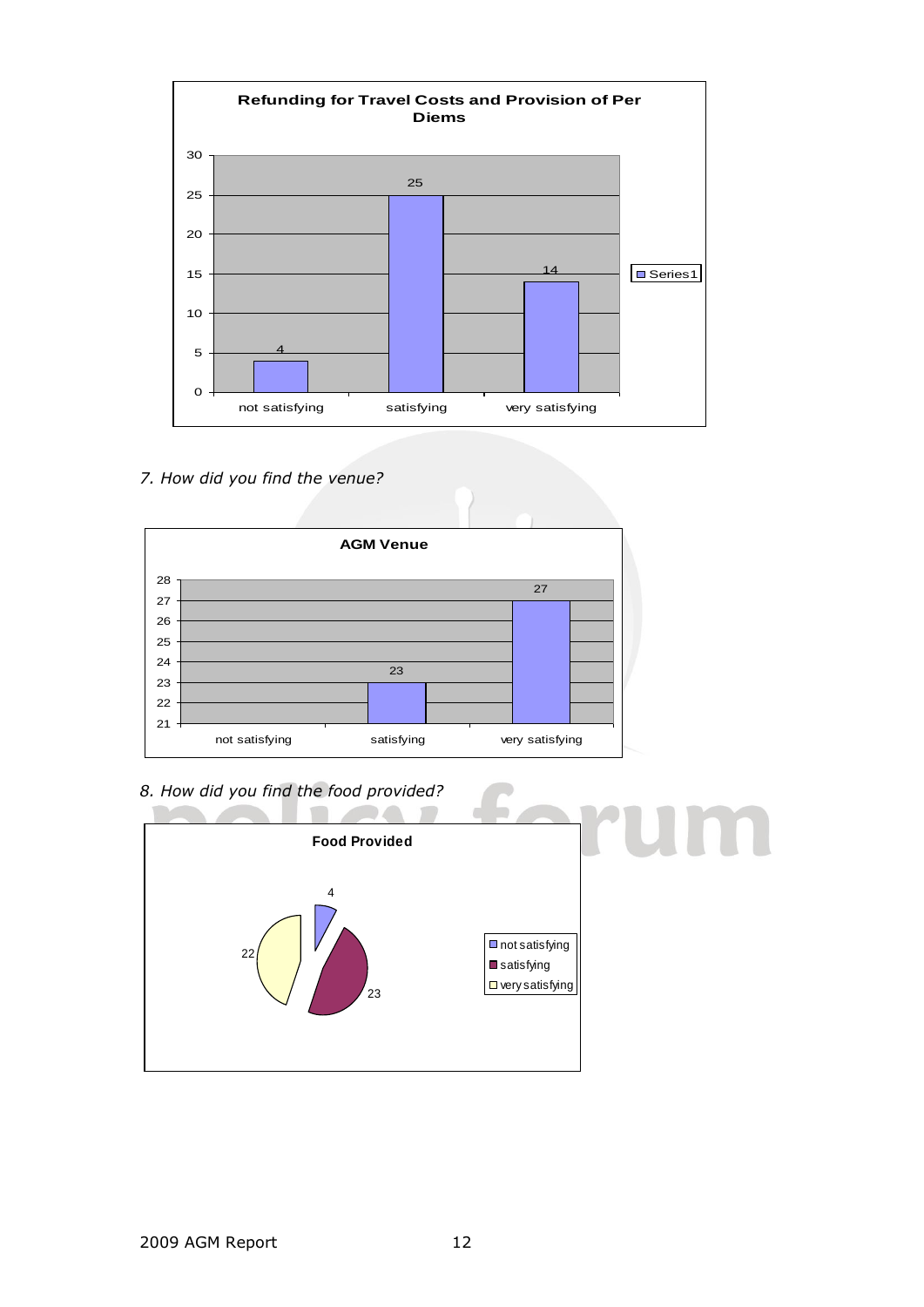*9. Will you attend another AGM?*





- 1. PROGRAMME:-
	- Days for AGM should be 3 days.
	- Feedback report from members should be scheduled in the timetable.
	- Voting could be better organised and time efficient
	- A matrix on matters arising and action taken should be included
	- In future, AGM documents and agenda should be well organised
- 2. LOGISTICS:-
	- We need to review the transport cost refunding it is too low.
	- AGM venue is too far from city centre and the food provide is not good
	- Information on the AGM should be circulated by SMS as well
- 3. GENERAL:-
	- Let us be strict when it comes to sending organisational reps to the AGM - senior/high level leadership should come.
	- The AGM was well organised and the mood, information and formal atmosphere was nice.
	- Need to have translators so as to have active participation by all participants.

oru

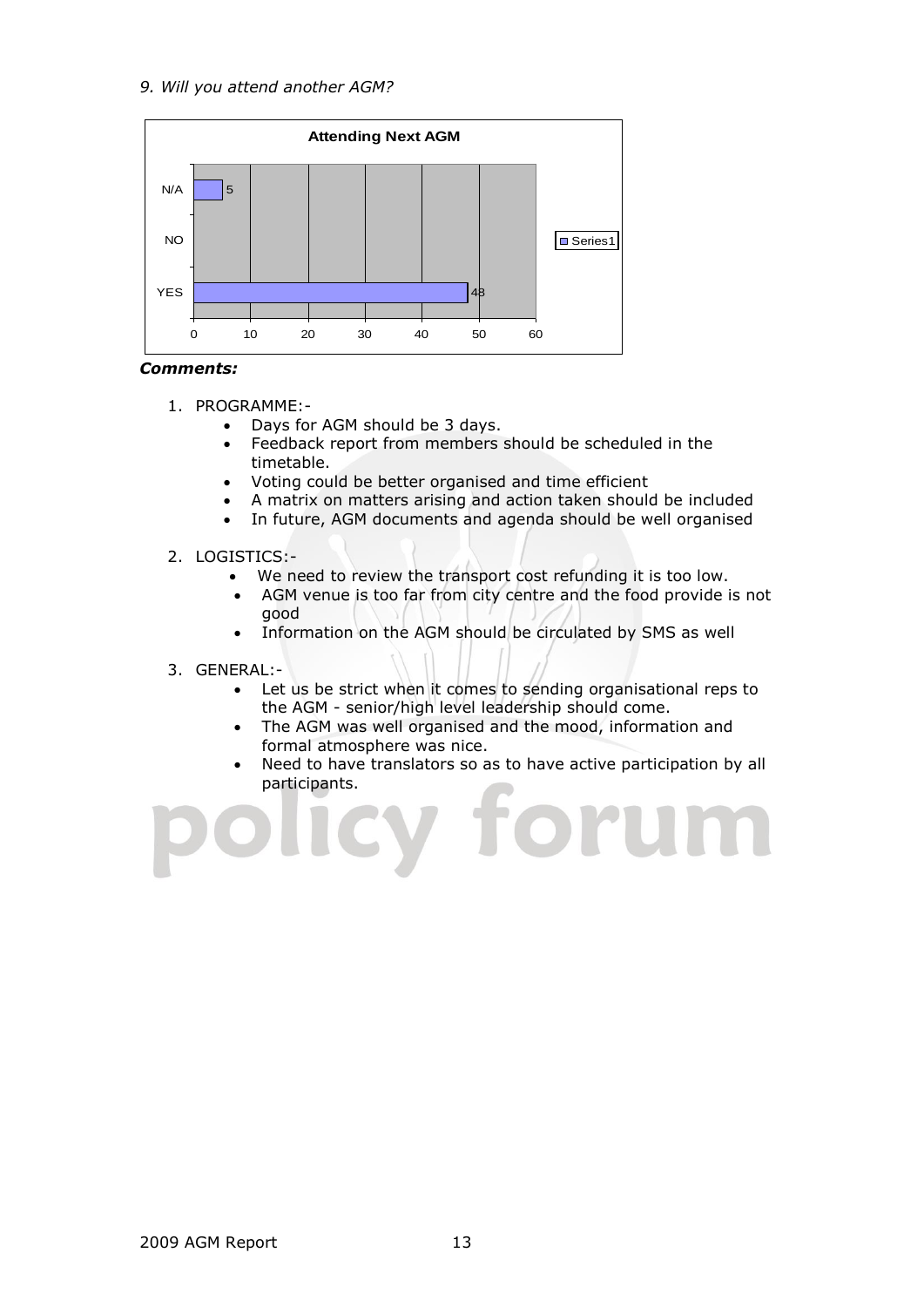# **Appendices**

### **Appendix I**

List of Participants: Day One nd *APRIL 2009*

| <b>NO</b>               | <b>Name</b>             | <b>ORGANISATION</b>           |
|-------------------------|-------------------------|-------------------------------|
| $\mathbf{1}$            | <b>Astronant Bagile</b> | <b>WISE</b>                   |
| $\overline{2}$          | Pantaleo Shoki          | <b>ACORD</b>                  |
| 3                       | Nicholas Lekule         | YAV                           |
| $\overline{\mathbf{4}}$ | Winstone Bohela         | SNV-TZ                        |
| $\overline{5}$          | Agnes Victor            | <b>NPA</b>                    |
| 6                       | Audax Rukonge           | <b>CONCERN WORLD WIDE</b>     |
| 7                       | Kandi Saidi             | <b>FAWE TZ</b>                |
| 8                       | <b>Israel Ilunde</b>    | <b>YPC</b>                    |
| 9                       | Tatu Kayumbu            | <b>TAWLAE</b>                 |
| 10                      | Jonas Lubago            | <b>TLB</b>                    |
| 11                      | Fravins Kashaga         | <b>TLB</b>                    |
| 12                      | Elias Loidiso           | HAKIKAZI                      |
| 13                      | Harold Makundi          | <b>UBUNGO DEV. INITIATIVE</b> |
| 14                      | Nyembea Stanslaus       | <b>LEAT</b>                   |
| 15                      | Felicia Lyimo           | <b>HEMFA</b>                  |
| 16                      | Yakobo Tibamanya        | PELUM                         |
| 17                      | Aggrey Kandonga         | <b>MYDO</b>                   |
| 18                      | Hussen Musabila         | <b>UDI</b>                    |
| 19                      | Zitta Batamanagwa       | TLB                           |
| 20                      | Theotana Samba          | <b>TLB</b>                    |
| 21                      | Asia Mtibua             | <b>MACSNET</b>                |
| 22                      | Baraka Mwabenga         | MIICO                         |
| 23                      | Essore Maregeru         | <b>SANGO</b>                  |
| 24                      | <b>Thomas Laiser</b>    | MVIWAMO                       |
| 25                      | Ali Swed Kasingo        | <b>FOGOTA</b>                 |
| 26                      | James Mlungwana         | <b>GULUKA KWALALA</b>         |
| 27                      | Jackson Mkango          | <b>CYVA</b>                   |
| 28                      | Emmanuel Kazingu        | <b>FOGOTA</b>                 |
| 29                      | Paul Sangija            | <b>SFF</b>                    |
| 30                      | <b>Issaya Andrew</b>    | MOCUBA CODEFA                 |
| 31                      | <b>Fransisca Matay</b>  | <b>TAWIF</b>                  |
| 32                      | Regina Katabi           | M-WACOD                       |
| 33                      | Amiri Mbegu             | PAMOJA TRUST                  |
| 34                      | Regina Munisi           | <b>UNA TANZANIA</b>           |
| 35                      | Sia Kasim               | <b>WVT Arusha</b>             |
| 36                      | <b>Esther Mongi</b>     | <b>WVT</b>                    |
| 37                      | Samantha Ross           | HakiElimu                     |
| 38                      | Boniface Maziku         | <b>TADESO</b>                 |
| 39                      | Mlongecha Mkuku         | <b>YPC</b>                    |
| 40                      | Godfried Sangana        | <b>CODEFA</b>                 |
| 41                      | Nsubisi Syambwa         | <b>TUSHIRIKI</b>              |
| 42                      | Daudi Mkoma             | <b>TAYOA</b>                  |
| 43                      | Rev. Abdiel Mola        | <b>FAWACM</b>                 |
| 44                      | James Frank             | <b>WLAC</b>                   |
| 45                      | Samwel Mihayo           | KIBWEGERE                     |
| 46                      | Joseph Saqware          | UNGO-MOROGORO                 |
| 47                      | Samiji Eneza            | <b>KISARAWE</b>               |
| 48                      | Hassanali Seif          | KNC                           |
| 49                      | Demai John              | ABC-FOUNDATION                |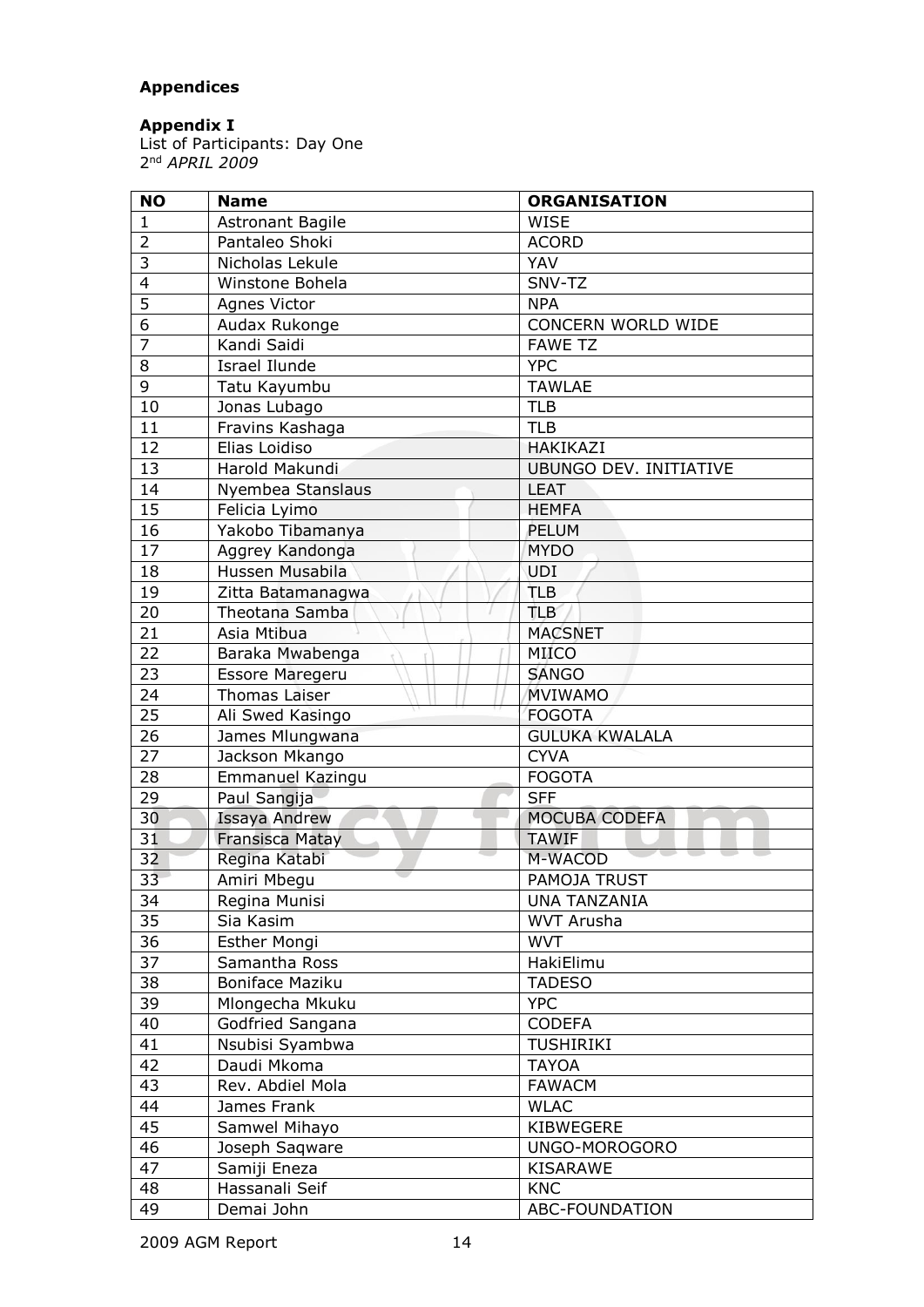| 50 | Alais Nangoro   | <b>KCS FORUM</b>    |
|----|-----------------|---------------------|
| 51 | Salum Maleta    | <b>FORUM SYD-TZ</b> |
| 52 | Victor Maleko   | MPC                 |
| 53 | Joanita Magongo | <b>REPOA</b>        |
| 54 | Moses Kulaba    | AP2000              |

#### List of Participants day two **Appendix 11** *rd APRIL 2009*

| <b>NO</b>      | <b>Name</b>                            | <b>ORGANISATION</b>           |
|----------------|----------------------------------------|-------------------------------|
| $\mathbf{1}$   | <b>Astronant Bagile</b>                | <b>WISE</b>                   |
| $\overline{2}$ | Pantaleon Shoki                        | <b>ACORD</b>                  |
| 3              | Nicholas Lekule                        | YAV                           |
| $\overline{4}$ | Zuki Mihyo                             | <b>REPOA</b>                  |
| 5              | Winstone Bohela                        | SNV-TZ                        |
| $\overline{6}$ | Agnes Victor                           | <b>NPA</b>                    |
| $\overline{7}$ | Audax Rukonge                          | <b>CONCERN WORLD WIDE</b>     |
| 8              | Irenei Kiria                           | YAV                           |
| 9              | Jimmy Luhende                          | KIVULINI/MPI                  |
| 10             | Kandi Saidi                            | <b>FAWE TZ</b>                |
| 11             | <b>Israel Ilunde</b>                   | <b>YPC</b>                    |
| 12             | Tatu Kayumbu                           | <b>TAWLAE</b>                 |
| 13             | Jonas Lubago                           | TLB                           |
| 14             | Fravins Kashaga                        | TLB                           |
| 15             | Elias Loidiso                          | <b>HAKIKAZI</b>               |
| 16             | Harold Makundi                         | <b>UBUNGO DEV. INITIATIVE</b> |
| 17             | .<br>17<br>$\cup$<br>Nyembea Stanslaus | <b>LEAT</b>                   |
| 18             | Felicia Lyimo                          | <b>HEMFA</b>                  |
| 19             | Yakobo Tibamanya                       | <b>PELUM</b>                  |
| 20             | Aggrey Kandonga                        | <b>MYDO</b>                   |
| 21             | Hussen Musabila                        | <b>UDI</b>                    |
| 22             | Zitta Batamanagwa                      | <b>TLB</b>                    |
| 23             | Theotana Samba                         | <b>TLB</b>                    |
| 24             | Asia Mtibua                            | <b>MACSNET</b>                |
| $25 -$         | Baraka Mwabenga                        | MIICO                         |
| 26             | Essore Maregeru                        | <b>SANGO</b>                  |
| 27             | <b>Thomas Laiser</b>                   | <b>MVIWAMO</b>                |
| 28             | Ali Swed Kasingo                       | <b>FOGOTA</b>                 |
| 29             | James Mlungwana                        | <b>GULUKA KWALALA</b>         |
| 30             | Jackson Mkango                         | <b>CYVA</b>                   |
| 31             | Emmanuel Kazingu                       | <b>FOGOTA</b>                 |
| 32             | Paul Sangija                           | <b>SFF</b>                    |
| 33             | Issaya Andrew                          | MOCUBA CODEFA                 |
| 34             | Fransisca Matay                        | <b>TAWIF</b>                  |
| 35             | Regina Katabi                          | M-WACOD                       |
| 36             | Amiri Mbegu                            | PAMOJA TRUST                  |
| 37             | Regina Munisi                          | <b>UNA TANZANIA</b>           |
| 38             | Sia Kasim                              | <b>WVT</b>                    |
| 39             | <b>Esther Mongi</b>                    | <b>WVT</b>                    |
| 40             | Samantha Ross                          | HakiElimu                     |
| 41             | Boniface Maziku                        | <b>TADESO</b>                 |